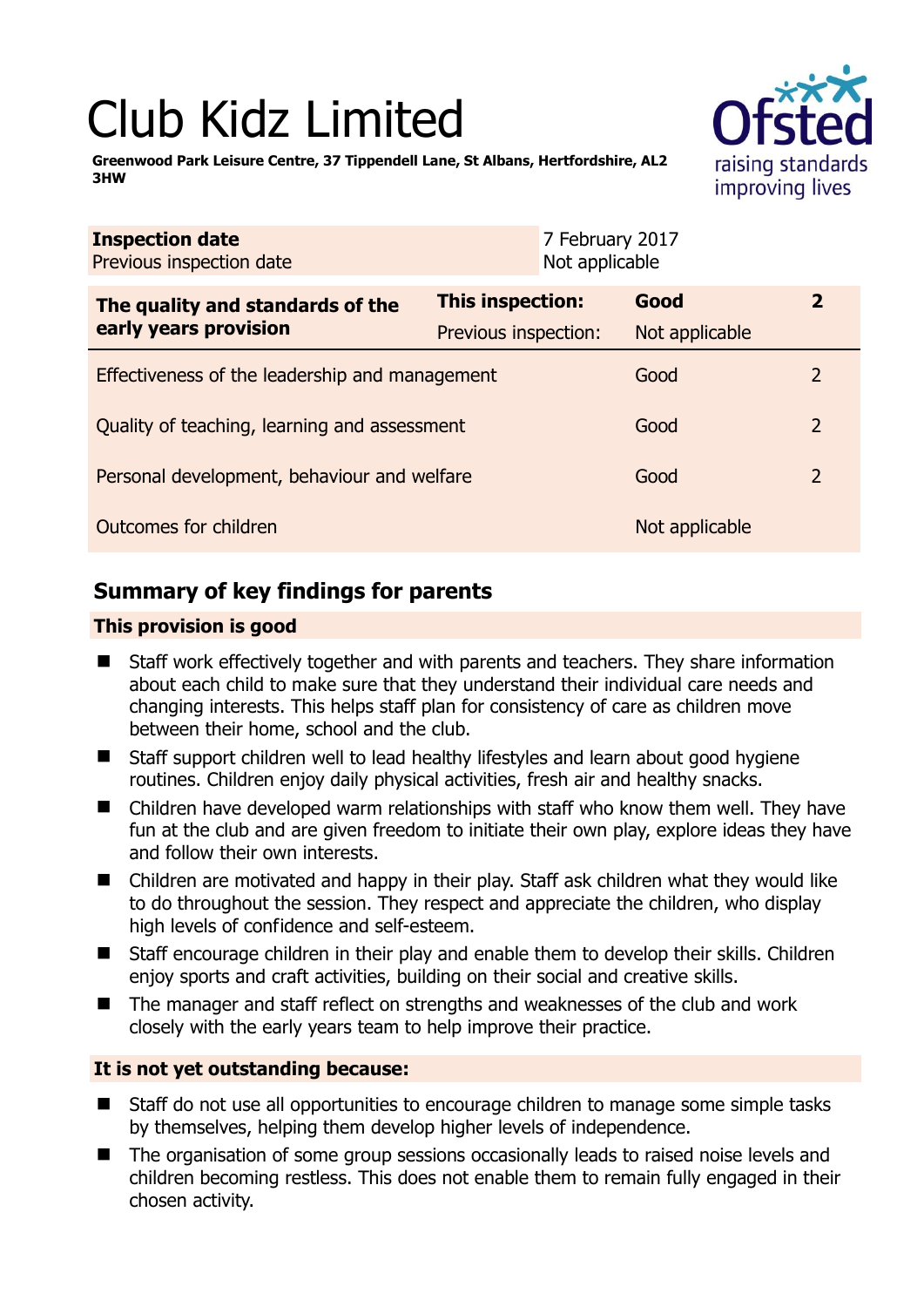# **What the setting needs to do to improve further**

### **To further improve the quality of the early years provision the provider should:**

- $\blacksquare$  extend opportunities for children to practise more everyday tasks for themselves, enhancing their independence further
- $\blacksquare$  review the organisation of group sessions, minimising the risk of interruption to children's concentration and engagement during their activities.

### **Inspection activities**

- The inspector observed the quality of interactions during activities indoors and assessed the impact this has on children's enjoyment. She spoke to children at appropriate times throughout the inspection.
- The inspector completed a joint observation with the provider and held discussions with the provider and all members of staff.
- The inspector spoke to a number of parents during the inspection and took account of their views.
- $\blacksquare$  The inspector saw evidence for the suitability of all persons working on the premises and other documentation, in relation to safeguarding and welfare requirements.
- The inspector observed children's play and activities, as well as staff's interaction with them.

### **Inspector**

Beverley Devlin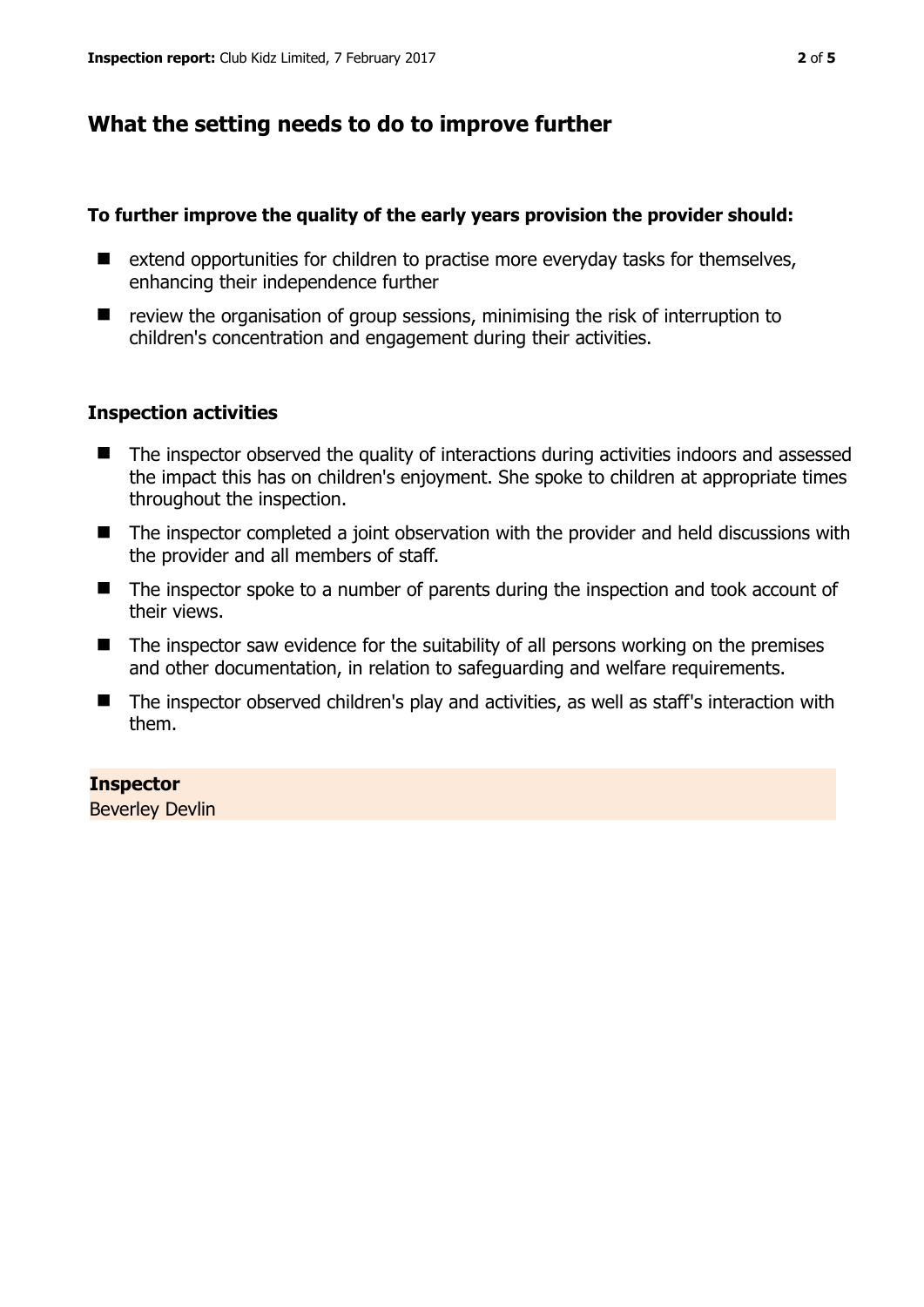## **Inspection findings**

#### **Effectiveness of the leadership and management is good**

The arrangements for safeguarding are effective. Staff understand the procedures to follow if they have any concerns about the welfare of a child. All staff are trained to identify concerns and report them without delay, in order to help protect children's welfare. They are aware of their duty to prevent children from being drawn into situations which might put them at significant risk of harm. Recruitment procedures are robust. Vetting procedures help ensure all staff working with children are suitable. Staff undertake relevant risk assessments and are particularly vigilant to ensure children are collected by an authorised person. They check with parents and the host school about any absences and unexpected non-attendance. This helps to keep children safe. Staff are well deployed to help support children's enjoyment and well-being. Parents comment they are happy with the quality of care provided for their children. Managers create a positive culture and ethos, where children's care and enjoyment are their priority.

#### **Quality of teaching, learning and assessment is good**

Children are confident and take part in a good range of freely chosen and planned activities. Staff help them to feel at ease and relax after their school day. They help younger children to settle in well and form friendships with other children. Staff and leaders encourage children to talk about their day at school and other events in their lives. They help children to join in and work with each other. For example, children enjoy playing games which encourage them to wait, take turns and listen to each other. Children enjoy imaginative activities, such as playing with small-world playsets or designing personalised Valentine gifts with glitter, ribbons and hearts. Staff provide children with interesting activities, helping to support them in thinking about and respecting, individual similarities and differences in society. Children enjoy looking at books as they hide in the comfortable den and share stories with staff. On the day of the inspection, they enjoyed team sports games in the hall and decorated wooden fridge magnets during the arts and craft session.

#### **Personal development, behaviour and welfare are good**

Children's move from school into the club is welcoming, safe and orderly. For example, staff record children's attendance on arrival and escort children to the hall. Children follow familiar routines which help them feel confident, contributing to their safety and security. For example, children hang their coats and bags in the designated area to ensure they do not pose trip hazards. Staff are good role models for children and teach them to treat each other with respect. Older and younger children play cooperatively together. They very much enjoy socialising with each other, taking turns and sharing. This helps them to develop new friendships.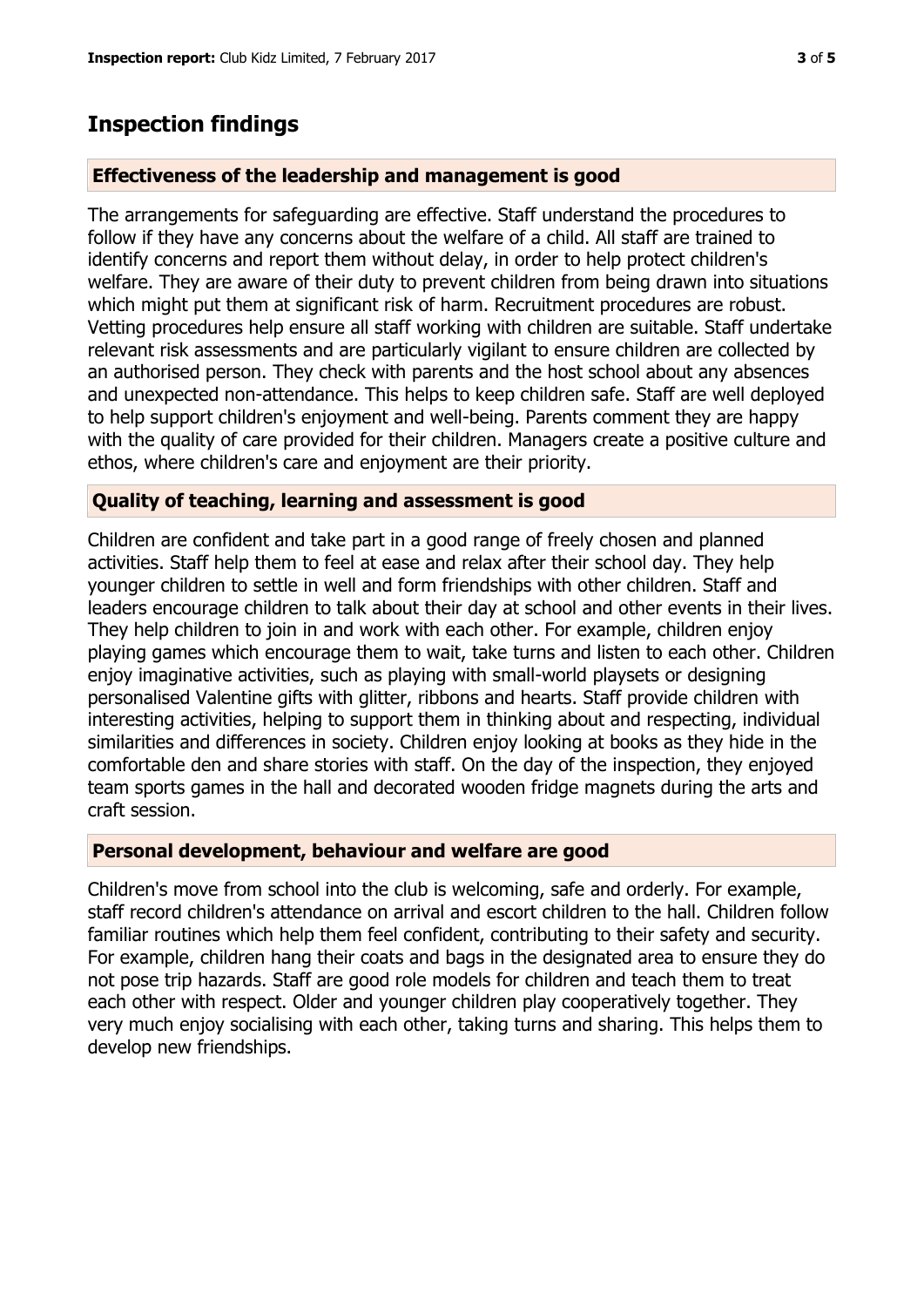## **Setting details**

| Unique reference number                             | EY485704                                                                             |  |
|-----------------------------------------------------|--------------------------------------------------------------------------------------|--|
| <b>Local authority</b>                              | <b>Hertfordshire</b>                                                                 |  |
| <b>Inspection number</b>                            | 1002459                                                                              |  |
| <b>Type of provision</b>                            | Out of school provision                                                              |  |
| Day care type                                       | Childcare - Non-Domestic                                                             |  |
| <b>Registers</b>                                    | Early Years Register, Compulsory Childcare<br>Register, Voluntary Childcare Register |  |
| Age range of children                               | $4 - 11$                                                                             |  |
| <b>Total number of places</b>                       | 35                                                                                   |  |
| Number of children on roll                          | 68                                                                                   |  |
| Name of registered person                           | Club Kidz Limited                                                                    |  |
| <b>Registered person unique</b><br>reference number | RP532520                                                                             |  |
| Date of previous inspection                         | Not applicable                                                                       |  |
| <b>Telephone number</b>                             | 0845 319 8300                                                                        |  |

Club Kidz Limited was registered in 2014. The club is located in St Albans. The club employs six members of childcare staff. Of these, four hold appropriate early years qualifications at level 3. The club opens Tuesday, Wednesday and Thursday from 3.15pm until 6pm, during term time only.

This inspection was carried out by Ofsted under sections 49 and 50 of the Childcare Act 2006 on the quality and standards of provision that is registered on the Early Years Register. The registered person must ensure that this provision complies with the statutory framework for children's learning, development and care, known as the early years foundation stage.

Any complaints about the inspection or the report should be made following the procedures set out in the guidance 'Complaints procedure: raising concerns and making complaints about Ofsted', which is available from Ofsted's website: www.gov.uk/government/organisations/ofsted. If you would like Ofsted to send you a copy of the guidance, please telephone 0300 123 4234, or email enquiries@ofsted.gov.uk.